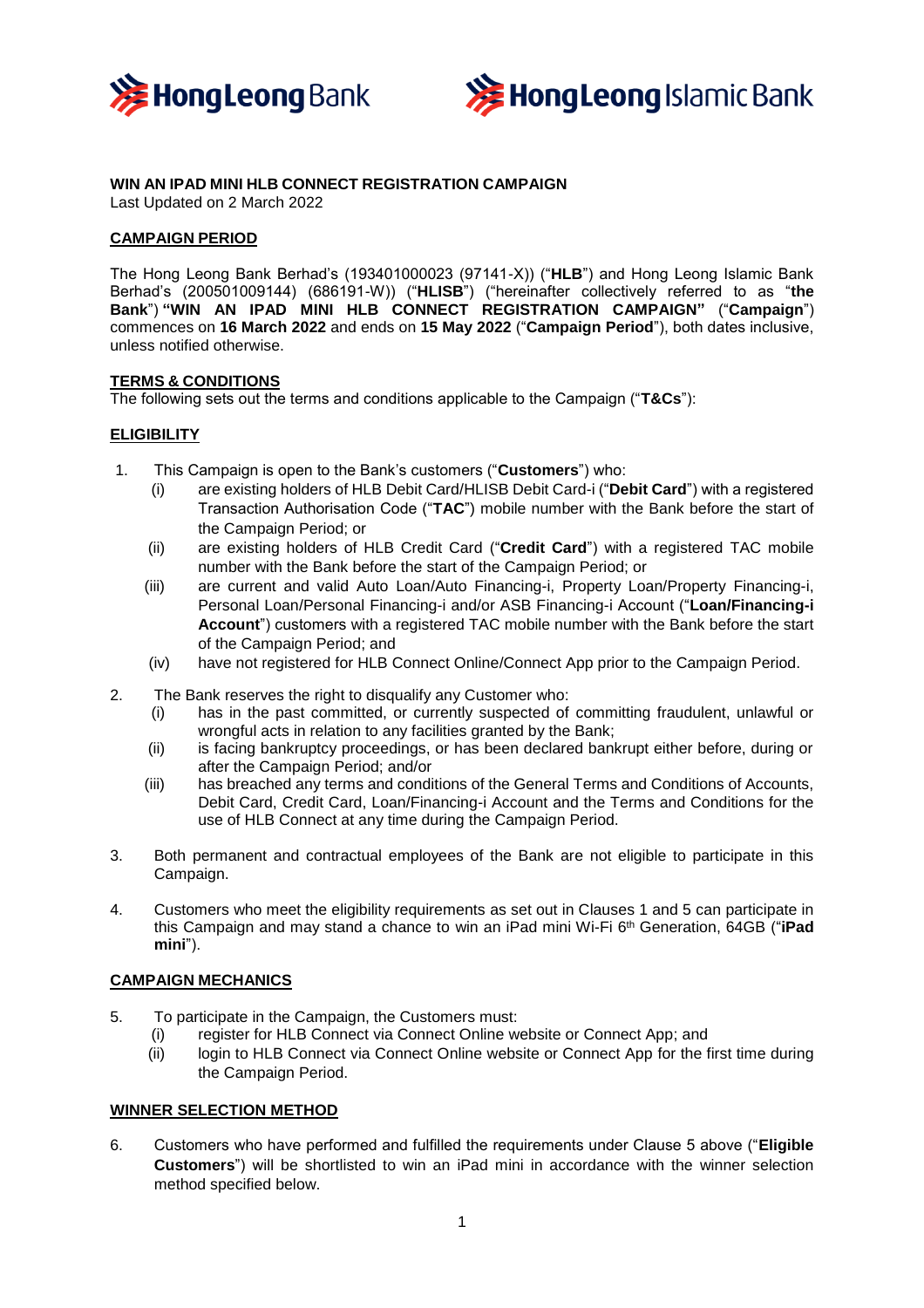



- 7. The iPad mini will be awarded to winners selected ("**Winners**") based on the criteria set out in Table 1 and Clause 9 below from 16 March 2022 – 15 May 2022.
- 8. A sequence number will be assigned to the Eligible Customers who register and perform first time log in during the Campaign Period. The sequence number will start from number 1 for each month during the Campaign Period.

| Campaign<br><b>Month</b> | <b>Period</b>                    | <b>Shortlisted Eligible Customers</b><br><b>Selection</b>                                            | No. of iPad<br>mini Winners |
|--------------------------|----------------------------------|------------------------------------------------------------------------------------------------------|-----------------------------|
| 1                        | 16 March 2022<br>- 15 April 2022 | Customers<br>Eligible<br>bearing<br>the<br>following sequence numbers: 100, 200,<br>300, 400 and 500 | 5                           |
| 2                        | 16 April 2022 -<br>15 May 2022   | Eligible<br>Customers<br>bearing<br>the<br>following sequence numbers: 100, 200,<br>300, 400 and 500 | 5                           |

#### **Table 1**

9. The shortlisted Eligible Customers bearing the Shortlisted Eligible Customers Selection from Table 1 will be contacted by the Bank via Short Message Service ("**SMS**") (based on the mobile number available in the Bank's record) and will be given a Bank-related question to answer within forty-eight (48) hours. The shortlisted Eligible Customers will be selected as the Winner if they answer the question correctly.

Kindly note that:

- (i) shortlisted Eligible Customers shall bear the standard telecommunications charges imposed for each SMS sent to the Bank.
- (ii) in the event where a shortlisted Eligible Customer answered incorrectly OR did not respond to the SMS within forty-eight (48) hours of receiving the question, the next preceding Eligible Customer in the sequence number will be picked to replace the shortlisted Eligible Customer.

For example, if the shortlisted Eligible Customer bearing the number 100 fails to answer the question correctly, the next Eligible Customer bearing the number 101 will be shortlisted and contacted by the Bank.

(iii) if there are insufficient Winners after performing the above mentioned processes by 30 June 2022, the Bank shall be entitled to forfeit the iPad mini(s).

## **CAMPAIGN iPAD MINI FULFILMENT**

10. iPad mini Winners will be notified via SMS and/or email (based on the mobile number and/or email address available in the Bank's record) if they have been selected as the Winners by 15 August 2022. The Winners list will also be published in www.hlb.com.my/ipad ("**Campaign Website**") by 15 August 2022.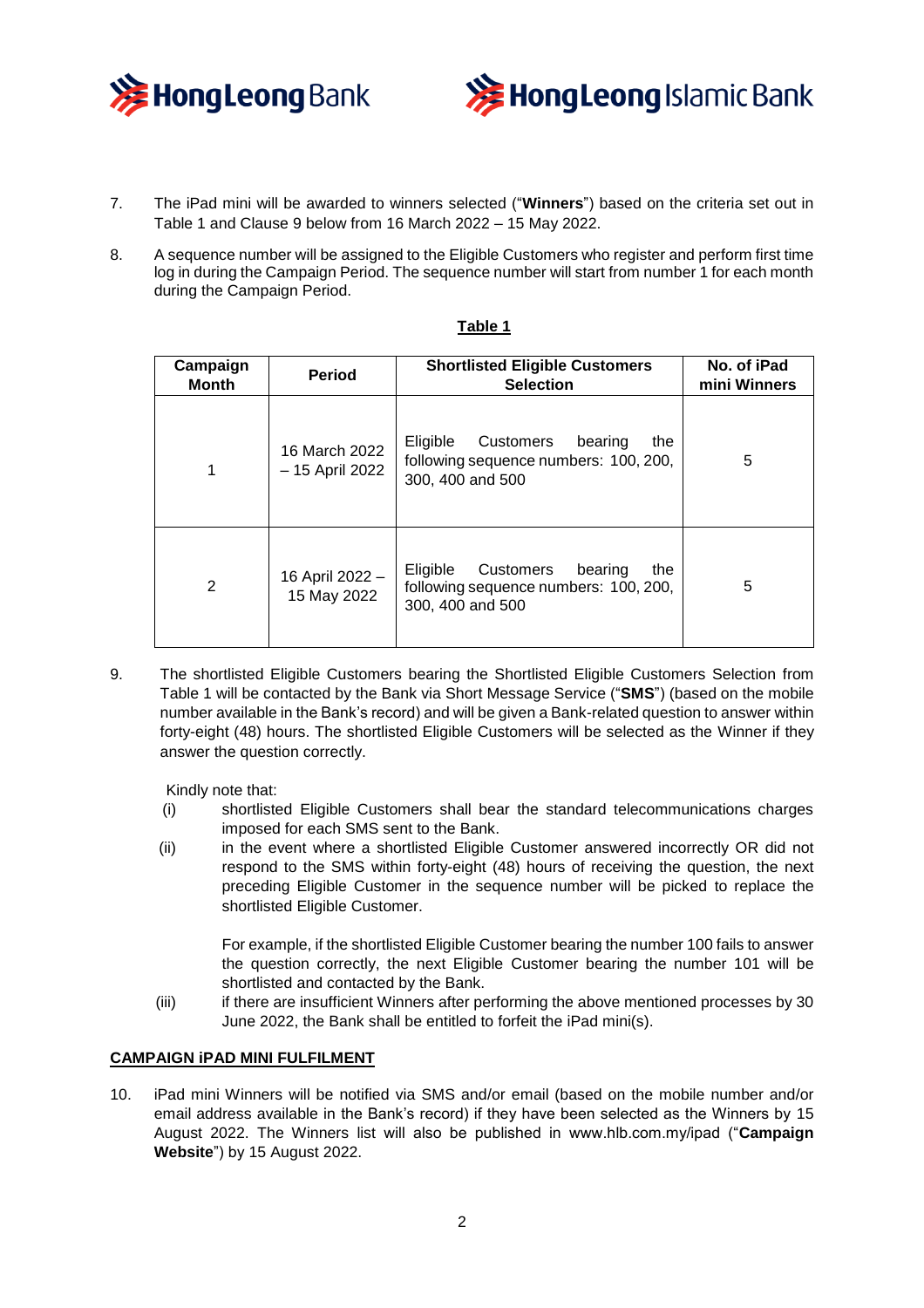



- 11. The iPad mini will be delivered to the Bank's branch nearest to each iPad mini Winner's address before 15 October 2022 for collection by the iPad mini Winners at their own cost and expense latest by 15 December 2022. iPad mini Winners must collect the iPad mini before 15 December 2022, failing which the iPad mini shall be forfeited and no further appeal shall be processed by the Bank.
- 12. The Bank reserves the rights to replace the iPad mini with any other item or cashback of equal value at its sole and absolute discretion.
- 13. The Bank gives no representation or warranty with respect to the quality or suitability of the iPad mini. The Bank shall not be responsible to replace any lost, damaged or stolen iPad mini. The iPad mini Winners shall at their own cost and expense deal directly with the merchant/ manufacturer for any queries, warranty information, disputes or claims pertaining to the iPad mini without recourse to the Bank.
- 14. The iPad mini featured in all printed materials and/or the Bank's website is for illustration purposes only. Any props, accessories or equipment featured with the iPad mini in any pictorial materials are for decorative purposes and shall not form part of the iPad mini.

## **GENERAL**

- 15. By participating in this Campaign, the Eligible Customers agree:
	- (i) that they have read, understood, accepted and agree to be bound by the T&Cs herein;
	- (ii) that they have read, understood, accepted the Bank's Privacy Notice and agree to be bound by it, both of which are available on the Bank's website [www.hlb.com.my](http://www.hlb.com.my/) and/or [www.hlisb.com.my](http://www.hlisb.com.my/) respectively;
	- (iii) that all records of the fulfilment of the eligibility requirement captured by the Bank's system within the Campaign Period are accurate and the selection for the iPad mini Winners shall be final. No further appeal or correspondence will be entertained;
	- (iv) that the Bank's decisions on all matters relating to the Campaign shall be final, conclusive and binding on all the Eligible Customers;
	- (v) to consent to the Bank to disclose their mobile numbers to M3 Technologies (Asia) Berhad (199901007872 (482772-D)) and/or Infobip Asia Pacific Sdn Bhd (201001014145 (898379- U)) and/or email addresses to DCatalyst Sdn Bhd (200801017996 (819292-U)), the vendor(s) appointed by the Bank to provide SMS and/or email services for this Campaign;
	- (vi) that any SMS sent to the Eligible Customers or by the Eligible Customer to the Bank is entirely dependent on the availability and quality of service of the mobile network service provider. The Bank does not have any control whatsoever on the SMS traffic congestion, network failure and/or interruptions that may be experienced by the relevant telecommunications network ("**Network Failure**"). As such, the Bank shall not be responsible or liable for any loss or expense incurred by you or any third party from any delay or failure in receiving any SMS transmission from the Bank and vice versa due to the Network Failure. No appeals on such delay or failure will be entertained;to be responsible for providing the Bank with their valid and current contact details including mobile numbers and email addresses, and promptly notifying the Bank in the event of any changes;
	- (vii) to access the Campaign Website at regular intervals to view the T&Cs of the Campaign and to ensure that they keep up-to-date with any changes or variations to the T&Cs; and
	- (viii) to be liable and shall personally bear all applicable taxes, government fees or any other charges that may be levied against them under applicable laws, if any, in relation to their participation in this Campaign and/or the collection of the iPad mini.
- 16. The Bank reserves the right:
	- (i) with prior notice to the Eligible Customers, to add, delete, suspend or amend the T&Cs listed herein, either fully or partially, or to terminate the Campaign, by posting on the Campaign Website; and